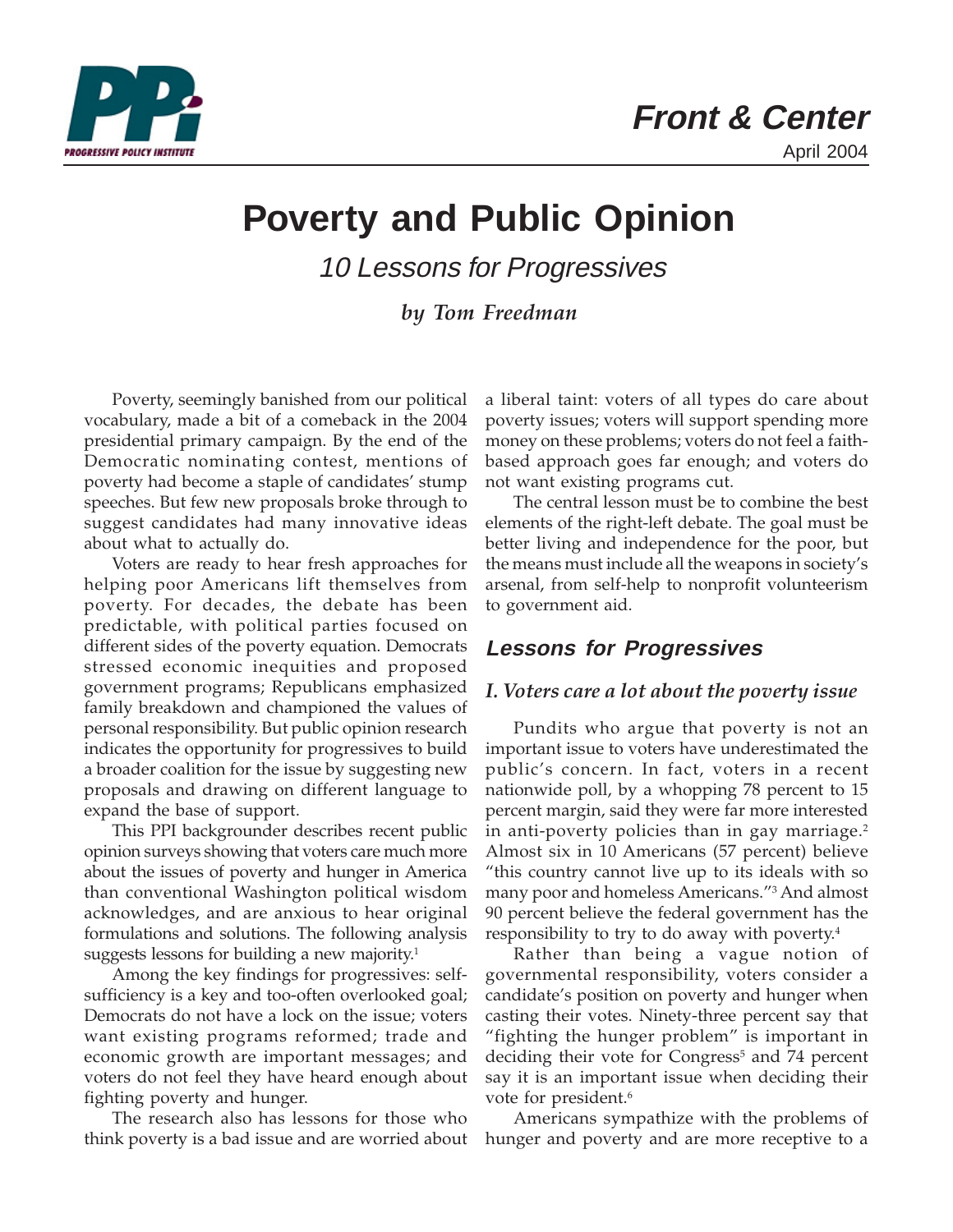candidate's message when it includes solutions to these problems. Democratic candidates have the opportunity to reach voters by focusing on the issue and understanding its importance.

## *II. Voters do not hear enough about poverty*

While fighting poverty is a powerful issue for progressives, it has not been fully addressed. Last year we conducted a survey of Democrats in Iowa and New Hampshire that found many voters are waiting to hear more. The poll, taken of likely Democratic caucus and primary voters, showed large numbers believed Democratic candidates for president had not spent enough time addressing poverty and hunger issues. Sixtyone percent of Democrats in New Hampshire and 48 percent in Iowa said the issue had not been discussed enough. Only 30 percent and 19 percent, respectively, believed the topic was talked about sufficiently by the candidates.<sup>7</sup> There is room for leaders to argue these issues.

## *III. Democrats do not have a lock on this issue*

Compassion for hungry people is often considered an issue that favors Democrats. But it would be a mistake for Democrats to take this support for granted. In fact, voters are split on which party is better able to handle poverty and are skeptical of the arguments on each side. When likely voters were asked whether George W. Bush and congressional Republicans or congressional Democrats are "better able to fight the hunger problem in the United States and throughout the world," the results were almost evenly split. Almost one-third, 30 percent, said the Republicans were better able, and 32 percent chose the Democrats.<sup>8</sup> A final 11 percent chose "both," 10 percent selected "neither," and 17 percent said "don't know."

Skepticism of each side's presentation of the situation on poverty was also evident in the mid-1990s. For example, 54 percent of respondents believed that people who criticize welfare reform proposals by arguing many more families will become homeless were "exaggerating." Similarly, 59 percent believed that supporters of welfare reform that argued the reform would cause the majority of Americans to become self-sufficient were "over-promising."9

Undecided or "swing" voters in particular distrust broad promises and accusations that paint one position or another as all wrong. Crafting an effective argument means acknowledging nuances of the opposite side, while driving the moral argument for help and reform at the same time.

## *IV. Self-sufficiency is the answer*

Liberals have often misstated goals in their arguments to combat poverty. Respondents to polls about poverty consistently show a desire for recipients' greater self-sufficiency—not simply improvements in income or nutritional status. While voters believe that government has a responsibility to help change the conditions for America's poor, they also believe that the end goal of assistance is not permanent programs but helping people take care of themselves.

For instance, in the case of America's hunger problem, a 2002 poll showed 70 percent of the respondents agreed that "the best way to fight hunger in the United States is through programs that help poor people get better jobs that pay enough so they can feed their families."10 One year later, a new poll showed even greater results with 76 percent favoring an approach that demands "accountability and work."11 When asked the best way to help hungry people in developing countries, the most popular answer was "helping poor farmers grow more food"—far outpacing "direct food assistance," "making sure children get to school," or "measures to fight corruption or expand free markets."12

In the case of welfare programs, a poll taken in February 2001 showed that 87 percent believe welfare reform was successful because it required people to go to work.<sup>13</sup> Other polls echo this desire to put people to work and increase self-sufficiency as a way to curb poverty. While 86 percent believe that it is important for a parent to work, even if it requires leaving young children in childcare,<sup>14</sup> 86 percent also believe that childcare assistance should be available for all low-income families so the parents are able to work.15

The data show that whatever programs are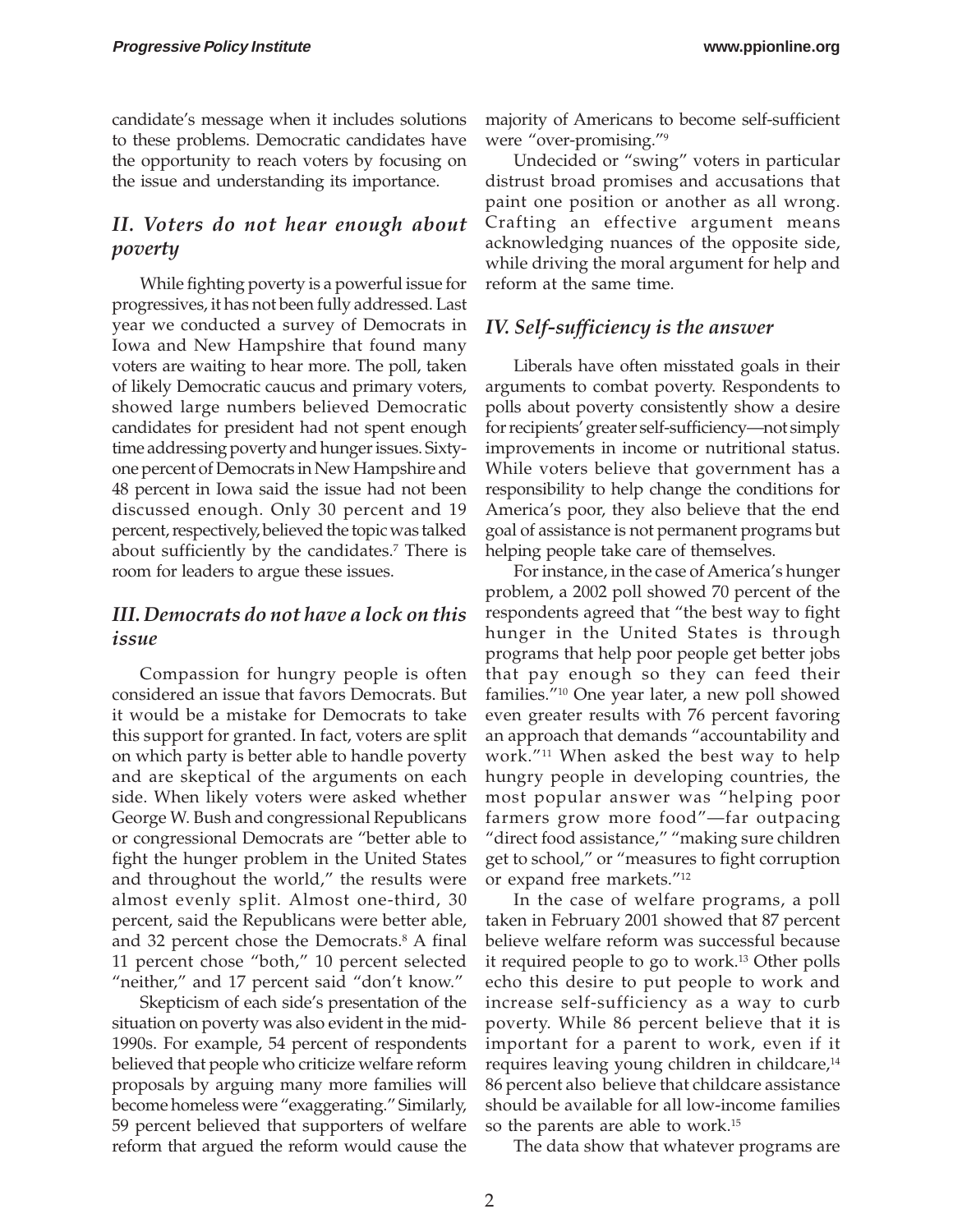actually implemented, the means must stress self-sufficiency as a key component as well as the ultimate goal of the effort.

### *V. Voters will spend money to expand coverage*

Voters are willing to spend money to achieve results in fighting poverty and hunger. For example, a poll taken in February 2001 showed that 85 percent of Americans support expanding subsidized childcare; 85 percent support increasing the minimum wage; 83 percent support spending more on medical care for poor people; and 80 percent support increasing tax credits for low-income workers.16 A separate poll shows that 81 percent of Americans favor increasing Medicaid and the Children's Health Insurance Program, and only 15 percent oppose such an increase.<sup>17</sup>

When asked: "Do you feel the United States government spends too much, too little, or about the right amount of money fighting hunger in the United States," 56 percent of respondents answered that too little was spent. Only 6 percent believed we currently spend too much.<sup>18</sup>

Democrats must stress public-private partnerships and the reforming of existing programs, but they would be wrong to imagine the government cannot spend money on antipoverty efforts. Americans view poverty as an important issue, and are willing to spend more to find solutions.

#### *VI. Faith-based programs are not enough*

Americans generally support faith-based programs,<sup>19</sup> but they do not believe these programs are a stand-alone solution to the poverty problem. Democrats can acknowledge the important role of government and accept that Americans see sharing between governmental solutions and non-governmental efforts as key to solving the problem.

The results of a 2002 Alliance to End Hunger poll show the balance voters desire between public and private solutions. Almost one-half (47 percent) say the government is "most effective" at fighting hunger—and the level of government cited as most effective is also evenly divided—with 17 percent identifying

the federal government, 16 percent local government, and 13 percent state government. Similarly, 47 percent of respondents say the private sector is best equipped to fight hunger—24 percent looking to nonprofits and 23 percent churches or religious bodies.<sup>20</sup>

#### *VII. Existing programs need reform*

A key aspect to any attempt to expand antipoverty solutions must be a willingness to embrace reform—there will be no expansion of efforts without reform, and especially without a public acknowledgement that not every project has worked as intended.

For many progressive efforts, the first step is to recognize the public desire for change. In the case of welfare, by December 1995, 93 percent of respondents (and 88 percent of people in families on welfare) believed that welfare programs needed to be "adjusted somewhat" or "fundamentally overhauled." Only 3 percent of the public believed welfare programs should be "left alone."21 A similar phenomenon will precede changes in other social programs—voters will signal an interest in reform, and if progressives fail to respond, voters will embrace more sweeping changes offered by conservatives—as was the case in the welfare debate.

The need for a "reform" message was clear in a NPR/Kaiser/Harvard survey of February 2001 that showed only 34 percent of Americans believe government programs that try to improve the condition of poor people make things better.<sup>22</sup>

In terms of reforming hunger programs, the split is even deeper. A striking 80 percent of Americans agreed with the statement: "we need to do more and be more effective. Government programs have not solved the problem of hungry children. We need to reform the programs to make sure every child has healthy food to eat and parents get help to do their job."23

The opinion data demonstrate a multi-step argument is needed to convince Americans about new efforts. While voters are prepared to meet the challenge of poverty and are open to spending money on programs that will alleviate the problem, they also believe that the current programs have not been sufficiently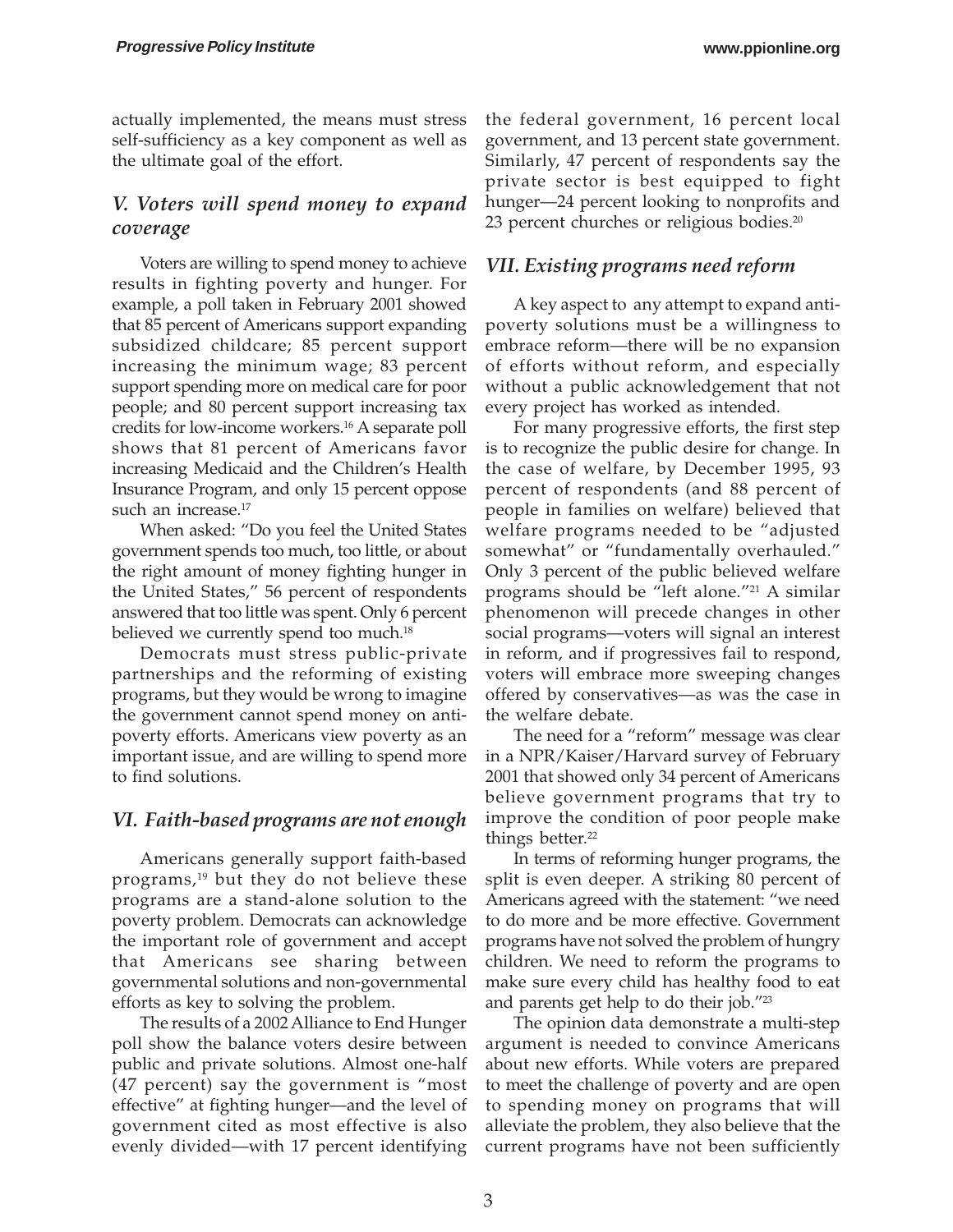effective and need to be reformed.

#### *VIII. Do not slash existing programs*

Although Americans are in favor of reforming programs, they are not in favor of wholesale cutting of support. President Reagan discovered this when he ventured into the school lunch budget debate, as did Speaker Gingrich and candidate Bob Dole when the issue was used against them. The danger of opposing these programs is evident, particularly when they help children. Even amidst tight state budgets in June 2003, 83 percent agreed with the statement: "politicians should look other places to save money in their state and local budgets and they shouldn't be cutting funds from programs that help feed hungry children."24 The same poll showed voter support for current programs that "helped children as directly as possible," such as Women, Infants, and Children (WIC) and school lunch programs.<sup>25</sup>

#### *IX. Economic growth and trade are key*

At the root of voters' interest in selfsufficiency and opportunity is the need for policies that promote economic growth. This is the optimistic vision Americans demand from economic policy.

Those politicians/candidates who advocate for free trade have so far failed to fully tap into the emotion of optimism or the argument that trade can help the poor. While the pro and con sides are nearly equally split on whether trade helps the U.S. economy,  $2^6$  voters overwhelmingly support the statement: "United States efforts to promote trade and open markets in order to create economic growth and raise standards of living everywhere" (81 percent in July 2002 $2^2$  and 71 percent in June 2003).28

Americans see trade as being particularly helpful to poor people, with a majority arguing that cheaper foreign goods are beneficial to low-income families.<sup>29</sup> While many voters are concerned about the specific consequences of trade—and leaders urgently need to promote policies that help alleviate its negative effects— Americans also believe supporting trade is a

positive approach to addressing poverty. A 2002 Pew international survey that included the United States showed that almost 4 in 5 respondents believed "growing trade and business ties between our country and other countries" were positive for them and their families.30 Even in the midst of the Democratic primary battle, when trade was frequently discussed in a negative context, the Pew poll found 79 percent of Americans thought growing trade was "good" for them and their families.<sup>31</sup>

## *X. Combine personal and collective responsibility*

Progressives have an opportunity to build a compelling new political message for fighting poverty. Voters think government can be somewhat effective and have high regard for private efforts, particularly by churches, nonprofits, and volunteers. They say a candidate can influence their vote greatly if he or she takes a positive stand on the issue.<sup>32</sup>

In the current framework, voters see red tape and the failure of programs to ultimately promote self-sufficiency as crippling the effectiveness of any effort. However, voters can consider an effective aid project if it combines direct aid with an argument for self-sufficiency. Advocates for more resources must articulate a simultaneous call for programmatic reform and point to the goal of personal responsibility.

The data reflect voter rejection of the status quo arguments—they want government aid plus individual self-help. For example, providing food *and* demanding accountability defeated food alone as a simple precursor to responsibility (81.5 percent to 14.3 percent).<sup>33</sup> When voters were asked about a candidate who wanted to fight chronic child hunger in the United States, but tied that to work requirements for parents and anti-fraud efforts, 80.7 percent of voters were more likely to vote for the candidate—and 38 percent were much more likely.<sup>34</sup>

## **Conclusion**

Voters view poverty and hunger as important issues, but they will be unlikely to respond to calls for more resources unless they are coupled with commitments to program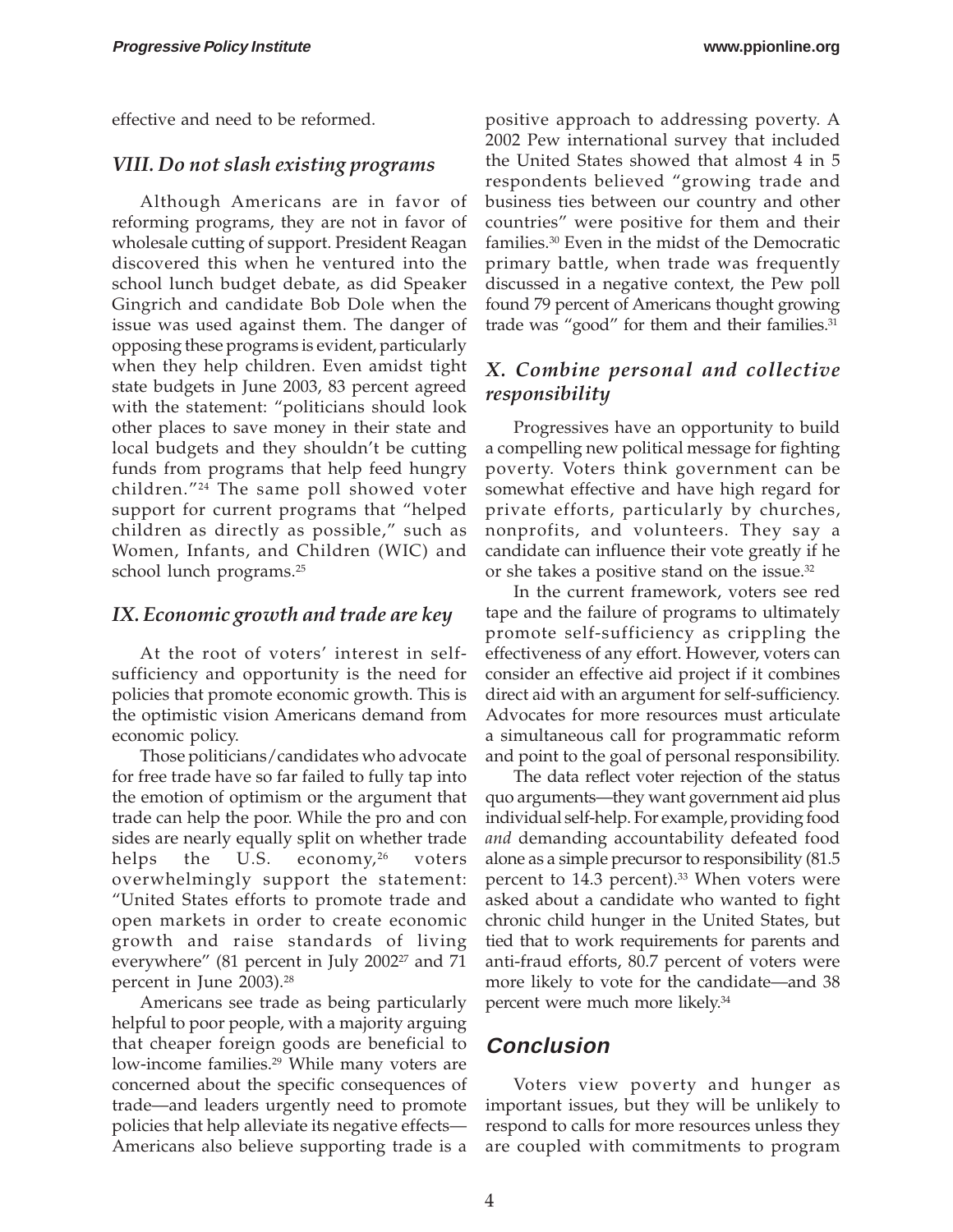reform, and unless advocates make selfsufficiency and personal responsibility the fundamental goal. Members of either political party can advance the issue. Republicans may hold an edge on reform messages, but Democrats are expected to care more about the poor. Democrats would improve results for the poor and create a more powerful message by articulating new ideas and new messages that incorporate the best of both worlds.

In the not-so-distant past, candidates and elected officials often discussed the need to help

lift people out of poverty. Efforts like Lyndon Johnson's "War on Poverty" or the Office for Economic Opportunity run by Don Rumsfeld during the Nixon administration attracted attention from voters and pundits, as well as new ideas from policymakers. That is no longer political reality.

More attention to these issues would not only be good political news, but it would be profoundly good news for millions of people living in poverty as well. Public opinion research shows voters are waiting to hear more.

*Tom Freedman is a senior fellow at the Progressive Policy Institute. He is president of Freedman Consulting, LLC, and a Visiting Scholar at Resources for the Future (RFF). He formerly served as senior advisor to the president in the Clinton Administration.*

*For more information about this or any other PPI publication, please contact the Publications Department at: (202) 547- 0001, write Progressive Policy Institute, 600 Pennsylvania Avenue SE, Suite 400, Washington, DC 20003, or visit our site on the Web at http://www.ppionline.org.*